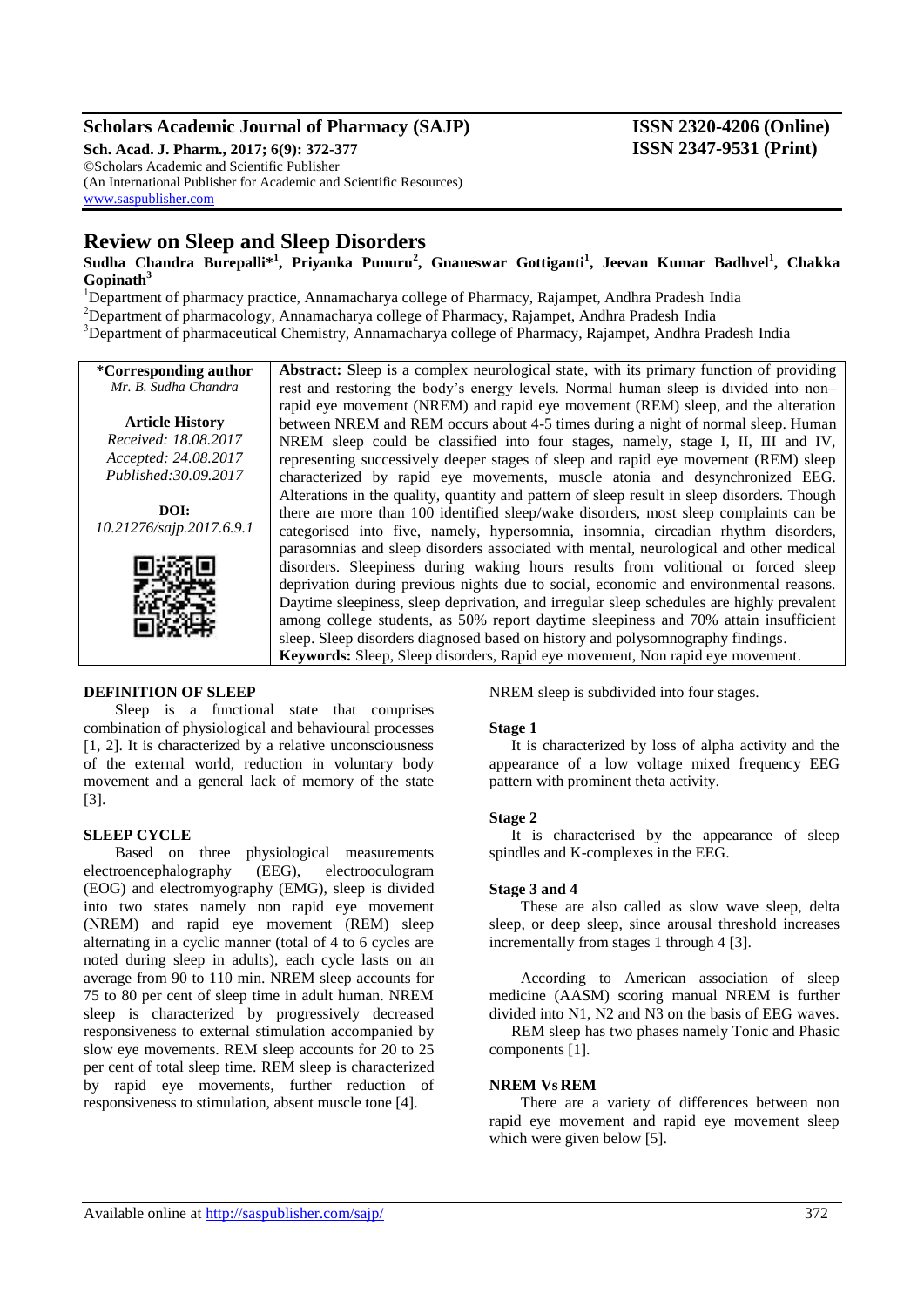| <b>NREM</b>            | <b>REM</b>            |  |
|------------------------|-----------------------|--|
| Slow eye movement      | Rapid eye movement    |  |
| Restful sleep          | Not restful           |  |
| Decreased metabolism   | Increased metabolism  |  |
| Vital signs low        | Vital signs irregular |  |
| Muscle tone maintained | Muscle tone depressed |  |
| No vivid dreams        | Dreams occur          |  |

|  | Table-1: Differences between NREM and REM sleep |  |  |  |  |  |
|--|-------------------------------------------------|--|--|--|--|--|
|--|-------------------------------------------------|--|--|--|--|--|

# **SLEEP CYCLE**

The first cycle is usually shorter with deep sleep and the REM stage being shorter. As the night progresses, the deep sleep phase becomes shorter while the REM phase increases. The sleep cycle was given below [6].



**Fig**-**1: Sleep cycle**

 In humans, the amount of sleep depends upon their age. New born babies sleep for an average of 16 to18 hours per day, further gradual decline to about 13 to 14 hours after one year. Adolescents tend to require more sleep than adults, possibly due to the physiological changes that are happening in the body during this period. As the person reaches adulthood they sleep 7 to 8 hours per day. Older adults tend to sleep roughly 6 to7

hours per day, but take more frequent naps throughout the day [7].

#### **PHYSIOLOGICALCHANGES DURING SLEEP**

A variety of physiological and behavioural changes occur during NREM and REM sleep which were given below [2], [8].

| Table-2: Physiological changes during sleep |                        |                       |  |  |  |
|---------------------------------------------|------------------------|-----------------------|--|--|--|
| <b>PHYSIOLOGY</b>                           | <b>NREM SLEEP</b>      | <b>REM SLEEP</b>      |  |  |  |
| <b>Heart rate</b>                           | <b>Bradycardia</b>     | Bradytachyarrhythmia  |  |  |  |
| <b>Blood pressure</b>                       | Decreases              | Variable              |  |  |  |
| Cardiac output                              | Decreases              | Decreases further     |  |  |  |
| <b>Respiratory rate</b>                     | Decreases              | Variable              |  |  |  |
| <b>Sympathetic activity</b>                 | Mild                   | Decreases or Moderate |  |  |  |
| <b>Parasympathetic activity</b>             | Marked                 | Very Marked           |  |  |  |
| <b>Gastric motility</b>                     | Decreases              | Decreases             |  |  |  |
| <b>Salivary flow</b>                        | Decreases              | Decreases             |  |  |  |
| <b>Muscle tone</b>                          | Similar to wakefulness | Absent                |  |  |  |
| <b>Blood flow to brain</b>                  | Decreases              | Increases             |  |  |  |
| <b>Body temperature</b>                     | Regulated              | Not regulated         |  |  |  |

**Table**-**2**: **Physiological changes during sleep**

Many hormones show significant interactions with sleep-wakefulness patterns. Growth hormone (GH) is released during the early part of the night. Sleep also stimulates prolactin secretion, although prolactin peaks after GH, usually during the middle portion of the night. Pulses of growth hormone and prolactin can occur after the onset of sleep. GH enhance slow wave sleep (stage 3 and 4), whereas prolactin increase REM sleep.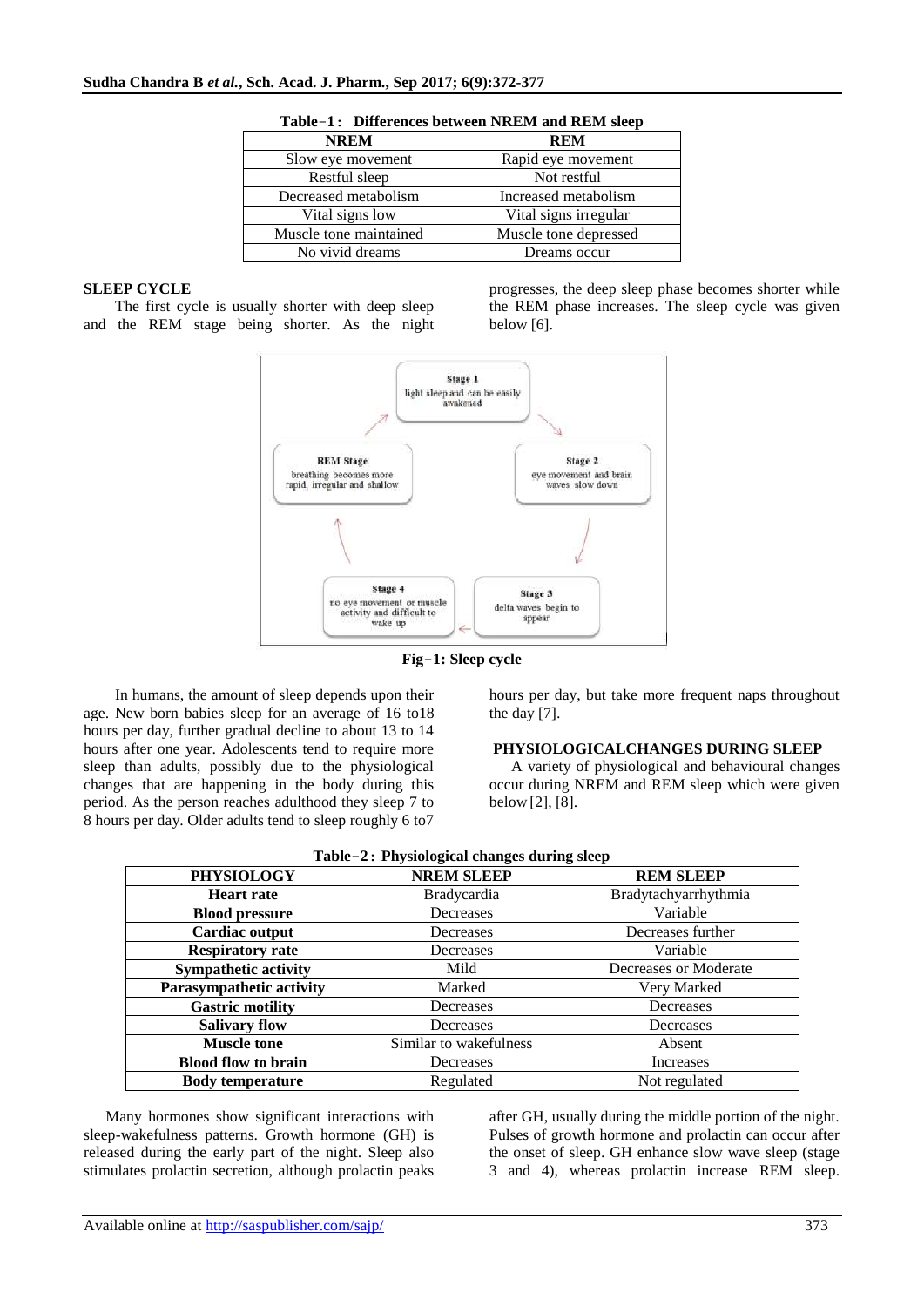Thyroid stimulating hormone (TSH) reaches its peak level in the evening prior to sleep onset. Cortisol level rises at the end of the sleep period. Melatonin, a hormone released by the pineal gland attains its highest secretion levels between 0300 h and 0500 h and then decreases to low levels during the day.

# **CIRCADIAN RHYTHM AND SLEEP**

Regulation of sleep-wakefulness is modulated by two opposing factors, homeostatic drive for sleep and circadian rhythm promoting arousal. The homeostatic factor refers to an increased propensity for sleepiness with longer periods of prior wakefulness while the circadian factor refers to variations in physiological alertness and sleepiness that vary cyclically with time of day. Homeostatic drive gradually increases as the day progresses at the end of the day, homeostatic drive results in the onset of sleep. Early in the morning, homeostatic drive is diminished and circadian arousal influences result in awakening [9].

#### **NEUROTRANSMITTERS INVOLVED IN SLEEP**

Most of the neurotransmitters regulate sleepwakefulness

# **GABA**

GABA is the major inhibitory neurotransmitter in the brain increases wakefulness and inhibits sleep [10].

#### **Acetyl Choline**

Acetylcholine is distinguished as being the first identified neurotransmitter in generating the brainactivated states of wakefulness and REM sleep [11].

# **Adenosine**

Adenosine is a breakdown product of adenosine triphosphate (ATP). Increases in endogenous adenosine levels in a specific brain region during a period of prolonged wakefulness indicate that the region has been metabolically active [12].

#### **Serotonin**

Serotonin is another neurotransmitter that affects sleep, insufficient levels of serotonin are related to mental health problems like depression and anxiety. In active state levels of serotonin are highest in the brain [13]. Norepinephrine, histamine and dopamine discharge at their fastest rates during wakefulness, slow their firing in NREM sleep, cease discharging prior to and during REM sleep, and resume firing prior to the onset of wakefulness [14].

# **Glutamate**

Glutamate is the main excitatory neurotransmitter in the brain and known about glutamatergic regulation of sleep and wakefulness [15].

# **Peptides**

# **Hypocretin-1 and -2**

Hypocretinergic neurons discharge with the highest frequency during active wakefulness and show almost no discharge activity during sleep [16].

# **Leptin and Ghrelin**

Decreased levels of leptin (a hormone that suppresses appetite) and increased levels of ghrelin (a hormone that stimulates appetite) are associated with short sleep duration in humans [17].

# **CAUSES FOR SLEEP DISTURBANCES**

Sleep disturbances are more common among elders and is associated with functional impairment and poor quality of life [18]. Significant predictors of poor sleep include frequent stress events, regular night time awakenings, and sleep latency period longer than 15 min [19]. Other factors such as education, employment and health factors in poor individuals [20].

#### **In elders**

- Circadian rhythm changes
- Primary sleep disturbances (e.g. REM behaviour disorder, Periodic limb movements in sleep)
- Medical illness (e.g. hyperthyroidism, arthritis)
- Psychiatric Illness (e.g. depression, anxiety disorders)
- Multiple medications
- Dementia, poor sleep hygiene habit [21].

# **In college students**

- Television, computer or video games before bed, Cell phones on overnight, Frequent exposure to light before bed
- Caffeine and energy drinks, alcohol use, stimulant use
- College scheduling and activities [22].

# **During hospital stay**

- Excessive lighting
- Uncomfortable bed
- Nursing routine
- Care provided to patients and other patients in the room
- Noise in the ward
- Fear and concern [23].

# **SLEEP DISORDERS**

Sleep disturbances or disorders represent a medical condition that disturbs normal physical, social, mental, and emotional functions of a person [24].

# **EPIDEMIOLOGY**

- One in seven Americans have a chronic sleep/wake disorder, Europe has the highest proportion of elderly people, in whom many sleep problems such as insomnia and sleep apnoea are more common [25].
- Women are at increased risk for developing insomnia, restless leg syndrome (RLS), sleep apnea, REM sleep disordered breathing compared with men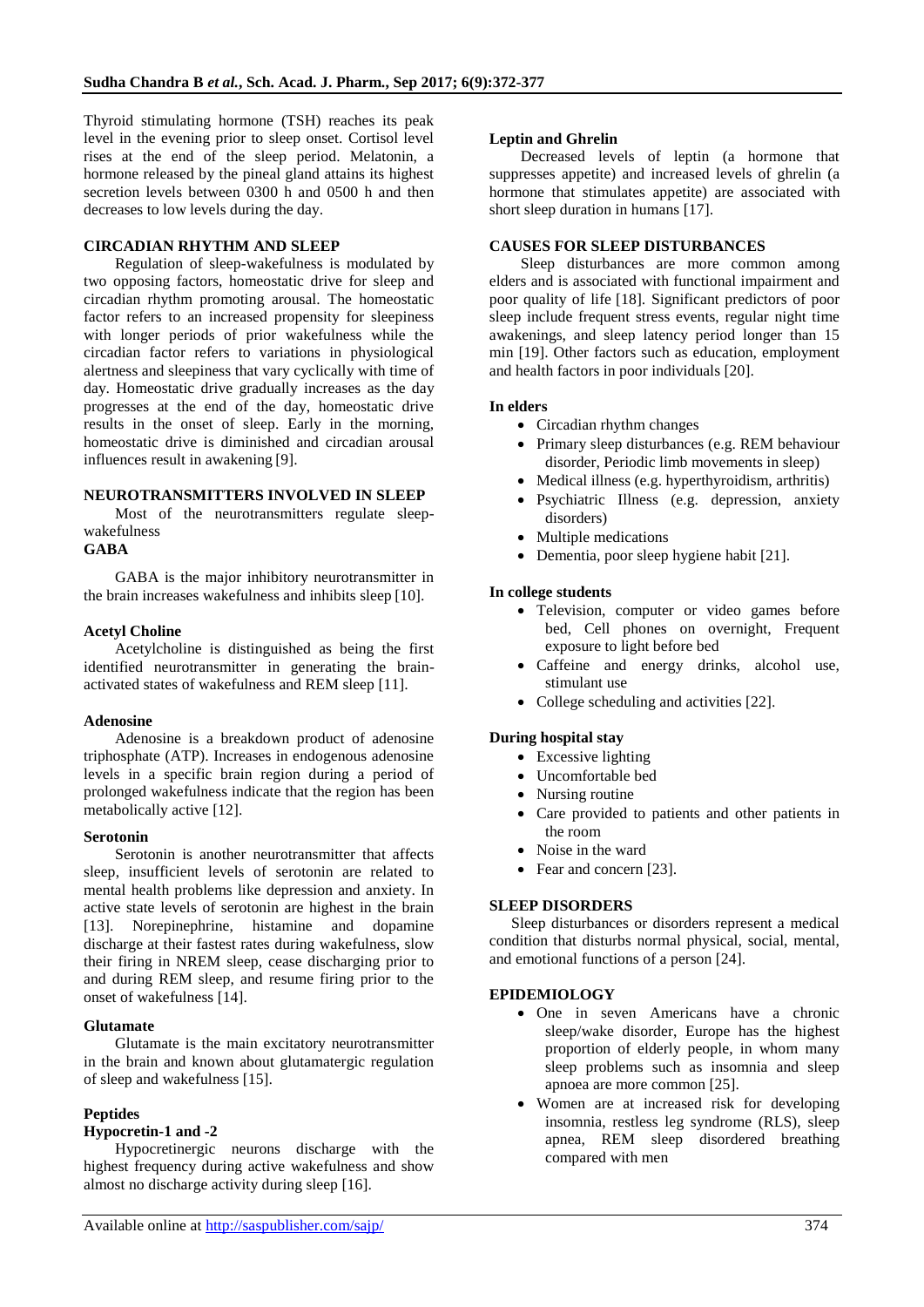- Women with RLS are at higher risk for comorbid problems compared with men
- Antidepressant use is more strongly associated with RLS in men than in women
- Men are at twice the risk for OSA than women [26].
- Major sleep disorders are more prevalent among the obese [27].
- Sleep problems are common in older adults and these may have a significant impact on quality of life [28].
- Sleep disturbances lasting at least several nights per month have been reported by 30% of population [29].
- According to the National Institutes of Health, the prevalence of sleep disorders in USA is approximately among 14.71% of the population [30].

# **TYPES OF SLEEP DISORDERS**

According to International Classification of Sleep Disorders, second edition (ICSD-2) was published by the American Academy of Sleep Medicine with the goal of standardizing definitions and creating a systematic approach to diagnosis [31].

According to the Diagnostic and Statistical Manual of Mental Disorders, Fourth Edition (DSM-IV) these are mainly classified as

# **Dyssomnias**

Dyssomnias are disorders characterized by either excessive sleepiness or difficulty initiating or maintaining sleep [32].

# **Insomnia**

Insomnia is defined by the presence of an individual's report of difficulty with sleep [33].

# **Hypersomnia**

It is defined as excessive sleepiness for at least 1 month as evidenced by either prolonged sleep episodes or daytime sleep episodes that occur almost daily.

# **Narcolepsy**

Narcolepsy is a neurological disorder that is characterised by the tendency to fall asleep during day time, despite having obtained an adequate amount of sleep the preceding night [34].

# **Circadian rhythm sleep disorder**

Circadian rhythm disorders are the inability to sleep during the desired sleep time [35].

#### **Breathing related sleep disorder**

Sleep disruption, leading to excessive sleepiness or insomnia that is due to a sleeprelated breathing condition (e.g., obstructive or central sleep apnea syndrome or central alveolar hyperventilation syndrome) [33].

#### **Restless leg syndrome**

It is characterised by uncomfortable limb sensations at sleep onset and motor restlessness exacerbated by relaxation.

#### **Periodic limb movements in sleep**

It is characterised by repetitive, stereotypic limb movements leads to recurrent arousals from sleep [36].

#### **Parasomnias**

Parasomnias can be defined as abnormal movements or behaviours, including those that occur into sleep or during arousals from sleep, intermittent or episodic, or without disturbing the sleep architecture [37].

#### **Night mare disorder**

It is characterised by repeated awakenings from the major sleep period with detailed recall or extended and extremely frightening dreams, usually involving threats to survival, security.

#### **Sleep walking disorder**

It is defined as repeated episodes of rising from bed-during sleep and walking about, usually occurring during the first third of the major sleep episode [33].

#### **Sleep terror disorder**

It is characterized by intense autonomic and motor symptoms including a loud panicky scream.

# **REM behaviour disorder**

It is defined as intermittent loss of REM sleep related muscle hypotonia or atonia and the appearance of various abnormal motor activities during sleep [38].

# **DIAGNOSIS**

The two most important laboratory tests include polysomnography (PSG) and multiple sleep latency test (MSLT).

#### **Polysomnography**

It measures electrographic recordings includes EEG for sleep staging, EOG for eye movements, EMG for movement or atonia during REM sleep [39].

#### **Multiple sleep latency tests**

The MSLT is used to confirm the diagnosis of narcolepsy. The maintenance of wakefulness test (MWT) is a variant of MSLT measuring for subject's ability to stay awake [40].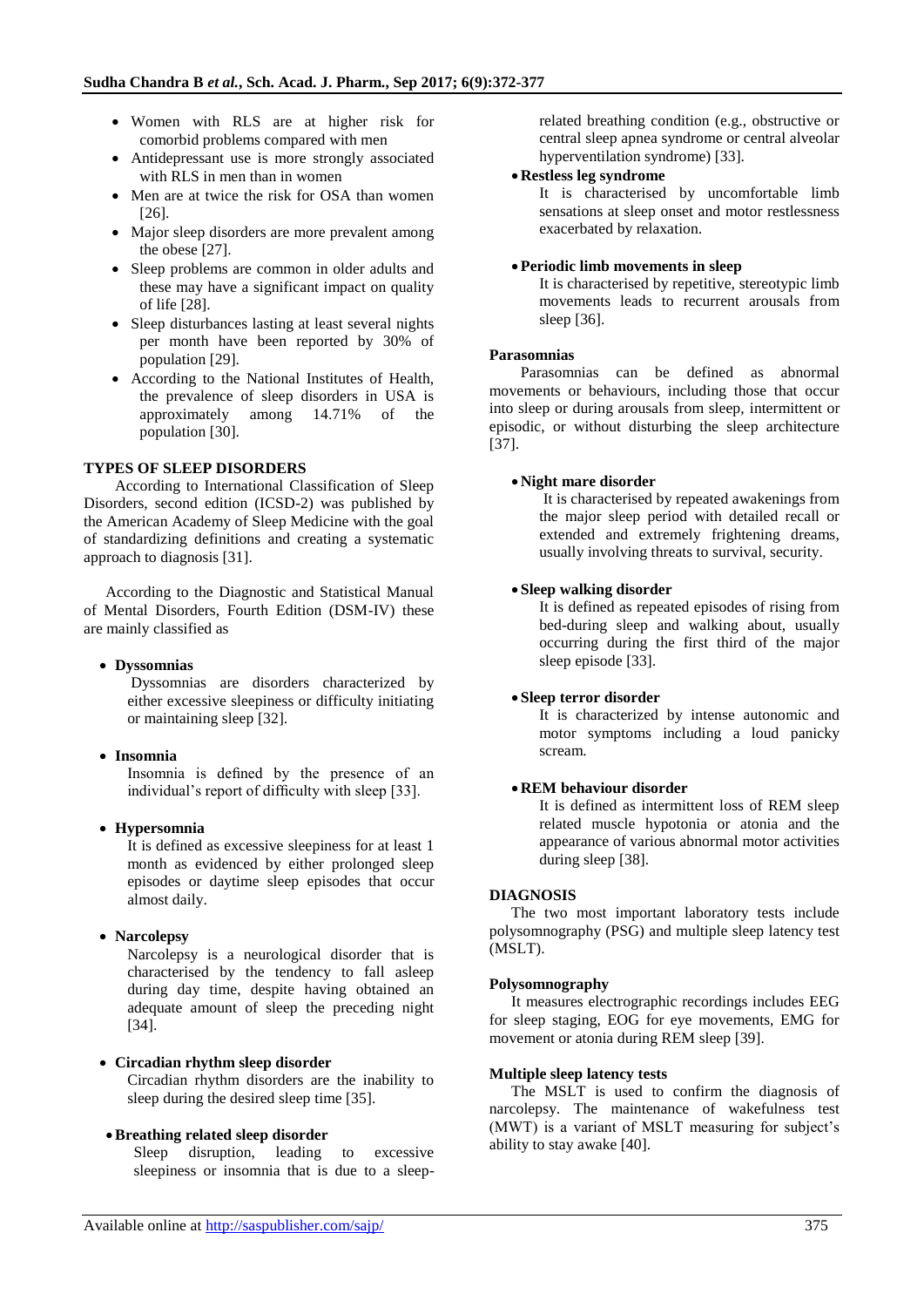# **SLEEP HYGIENE GUIDELINES**

- Maintain a regular sleep time and wake time
- Do not stay in bed if unable to fall asleep
- Restrict naps to 30 minutes in the late morning or early afternoon
- Exercise regularly
- Eat a light snack (milk, bread) before bed
- Avoid caffeine, tobacco, alcohol after lunch
- Limit liquids in the evening [5, 41].

# **CONCLUSION**

Disturbed sleep is a widespread complaint among elders and is associated with functional impairment and poor quality of life. Lifestyle habits, which are aspects of everyday life, can have significant impacts on sleep regulation. Exercise is a positive behavioural modification tool for all age groups to bring about an improvement in sleep quality. In order to improve the sleep quality of hospitalized patients, change the environmental factors that cause loud noises and excessive lighting during the night.

# **REFERENCES**

- 1. H Zeplin JM, Siegel I, Tobbler," Mammalian Sleep". In: Kryger M H, Roth T & Dement W C (eds) "Principles and practice of sleep medicine": Philadelphia: WB Saunders Company: 2005; 91- 100.
- 2. RVT Santos, Tufik S, De Mello TI. "Exercise, Sleep and Cytokines: Is there a relation?" Sleep Medicine Reviews: 2007; 231-239.
- 3. DeHaan R, Patrick J, Chess GF, Jaco NT. Definition of sleep state in the newborn infant by heart rate analysis. American journal of obstetrics and gynecology. 1977 Apr 1;127(7):753-8.
- 4. Chokroverty S. An overview of normal sleep. In: Chokroverty S, editor. Sleep disorders medicine: Basic science, technical considerations and clinical aspects, 3rd ed. Philadelphia: Elsevier/Butterworth; 2009.
- 5. NREM vs REM. Available from [http://www.slideshare.net/nclexvideos/rest-and](http://www.slideshare.net/nclexvideos/rest-and-sleep)[sleep.](http://www.slideshare.net/nclexvideos/rest-and-sleep)
- 6. Sleep cycle. Available from [https://www.europeanbedding.sg/blogs/articles/103](https://www.europeanbedding.sg/blogs/articles/103744774-learn-how-to-sleep-better-by-understanding-sleep-cycles-stages) [744774-learn-how-to-sleep-better-by](https://www.europeanbedding.sg/blogs/articles/103744774-learn-how-to-sleep-better-by-understanding-sleep-cycles-stages)[understanding-sleep-cycles-stages.](https://www.europeanbedding.sg/blogs/articles/103744774-learn-how-to-sleep-better-by-understanding-sleep-cycles-stages)
- 7. Dijk DJ, Groeger JA, Stanley N and Deacon S. Age-related reduction in daytime sleep propensity and nocturnal slow wave sleep. Sleep 2010; 33: 211-223.
- 8. Altevogt BM, Colten HR, editors. Sleep disorders and sleep deprivation: an unmet public health problem. National Academies Press; 2006 Oct 13.
- 9. Chokroverty S. Overview of sleep & sleep disorders.
- 10. Olsen RW, Sieghart W. International Union of Pharmacology. LXX. Subtypes of γ-aminobutyric acid A receptors: classification on the basis of subunit composition, pharmacology, and function.

Update. Pharmacological reviews. 2008 Sep 1;60(3):243-60.

- 11. Ishii M, Kurachi Y. Muscarinic acetylcholine receptors. Current pharmaceutical design. 2006 Oct 1;12(28):3573-81.
- 12. Dworak M, Mc Carley RW, Kim T. Sleep and brain energy levels: ATP chages during sleep. J Neurosci 2010; 30:9007-9016.
- 13. Klerman EB, Dijk DJ, Kronauer RE, Czeisler CA. Simulations of light effects on the human circadian pacemaker: implications for assessment of intrinsic period. American Journal of Physiology-Regulatory, Integrative and Comparative Physiology. 1996 Jan 1;270(1):R271-82.
- 14. Steriade, M.; McCarley, RW, editors. Brain Control of Wakefulness and Sleep. New York: Kluwer Academic/Plenum Publishers; 2005.
- 15. Baghdoyan HA, Lydic R. Neurotransmitters and neuromodulators regulating sleep. Sleep and epilepsy: the clinical spectrum. 2002:17-44.
- 16. Lee MG, Hassani OK, Jones BE. Discharge of identified orexin/hypocretin neurons across the sleep-waking cycle. J Neurosci 2005; 25:6716- 6720.
- 17. Taheri S, Lin L, Austin D. Short sleep duration is associated with reduced leptin, elevated ghrelin, and increased body mass index. PLoS Med 2004; 1:210-217.
- 18. Zammit GK, Weiner J, Damata N, Sillup GP, McMillan CA. Quality of life in people with insomnia. Sleep. 1999; 22(2):379-385.
- 19. Jurgita Andruškienė, GiedriusVaroneckas, ArvydasMartinkėnas, ViliusGrabauskas. Factors associated with poor sleep and health-related quality of life 2008; 44(3),245.
- 20. Patel NP, Grandner MA, Xie D, Branas CC, Gooneratne N. " Sleep disparity" in the population: poor sleep quality is strongly associated with poverty and ethnicity. BMC Public Health. 2010 Aug 11;10(1):475.
- 21. Stepnowsky CJ, Ancoli-Israel S. Sleep and its disorders in seniors. Sleep medicine clinics. 2008 Jun 30;3(2):281-93.
- 22. ShelleyD, Hershner Ronald D, Chervin. Causes and consequences of sleepiness among college students 2014; 77.
- 23. ShíntiaViana da Costa, Maria Filomena Ceolim.Factors that affect inpatients' quality of sleep 2013; 47-49.
- 24. YouYin, YanLiu, XiaoPan, RuiChen, PengLi. Interleukin-1β promotor polymorphism enhances the risk of sleep disturbance in Alzheimer's disease. 2016; 11(3):2.
- 25. Colin M Shapiro, William C Dement. Impact and epidemiology of sleep disorders 1993; 306:1604.
- 26. Monica P. Mallampalliand Christine L. Carter.Exploring Sex and Gender Differences in Sleep Health: A Society for Women's Health Research Report 2014; 23:554.